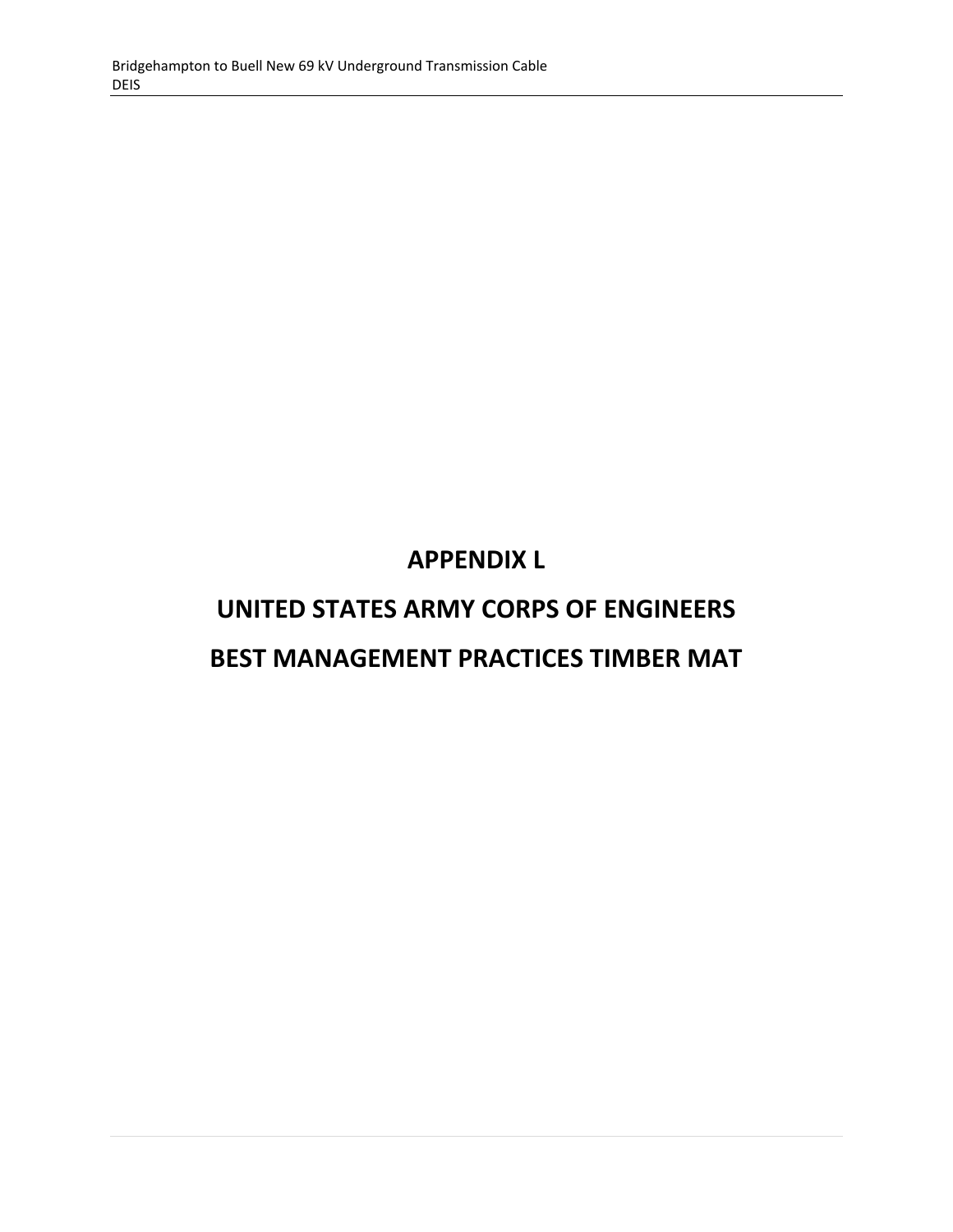

## **Construction Mat Best Management Practices (BMPs)**

### Installation Mats should be in good condition to ensure proper installation, use and removal. Operating heavy equipment in wetlands shall be minimized, and such equipment other than fixed equipment (drill rigs, fixed cranes, etc.) shall not be stored, maintained, fueled or repaired in wetlands unless the equipment is broken down and cannot be easily removed. An adequate supply of spill containment equipment shall be maintained on site. General Permits in New England do not authorize dragging construction mats into position in waters of the U.S. Woody vegetation (trees, shrubs, etc.) shall be cut at or above ground level and not uprooted in order to prevent disruption to the wetland soil structure and to allow stump sprouts to revegetate the work area. Where feasible, place mats in a location that would minimize the amount needed for the wetlands crossing. Minimize impacts to wetland areas during installation, use, and removal. • Install adequate erosion and sediment controls at approaches to mats to promote a smooth transition to, and minimize sediment tracking onto, swamp mats. • In most cases, construction mats should be placed along the travel area so that the individual boards are resting perpendicular to the direction of traffic. No gaps should exist between mats. Place mats far enough on either side of the resource area to rest on firm ground. Provide standard construction mat BMP details to work crews (examples provided below). Wetland/Stream Channel Crossing At "dry" crossings where no flow is present or anticipated during project construction, the mats may be placed directly onto the ground in order to prevent excessive rutting, provided stream banks and bottoms are not adversely altered. Construction mats may be used as a temporary bridge over a stream to allow vehicles access to the work site. Small sections of mat are placed within and along the stream parallel to the flow of water. Mats may then be placed perpendicular to the stream, resting on top of the initial construction mat supports. It may be necessary to place additional reinforcement for extra stability and to minimize the amount of sediment that could fall between the spaces of each timber. • In areas where wildlife passage or migration is a consideration, mats may be installed in accordance with the diagram "Typical Stream Crossing with Swamp Mats." Mats should not be placed so that they restrict the natural flow of the stream. Minimize number of stream/wetland crossings. Where feasible, locate crossing site where stream channel is narrow for the shortest possible clear span and where stream banks are stable and well defined. For large wetland complexes, consider accessing structures from opposite sides where possible to avoid crossing the entire wetland. More than one layer of mats may be necessary in areas which are inundated or have deep organic wetland soils.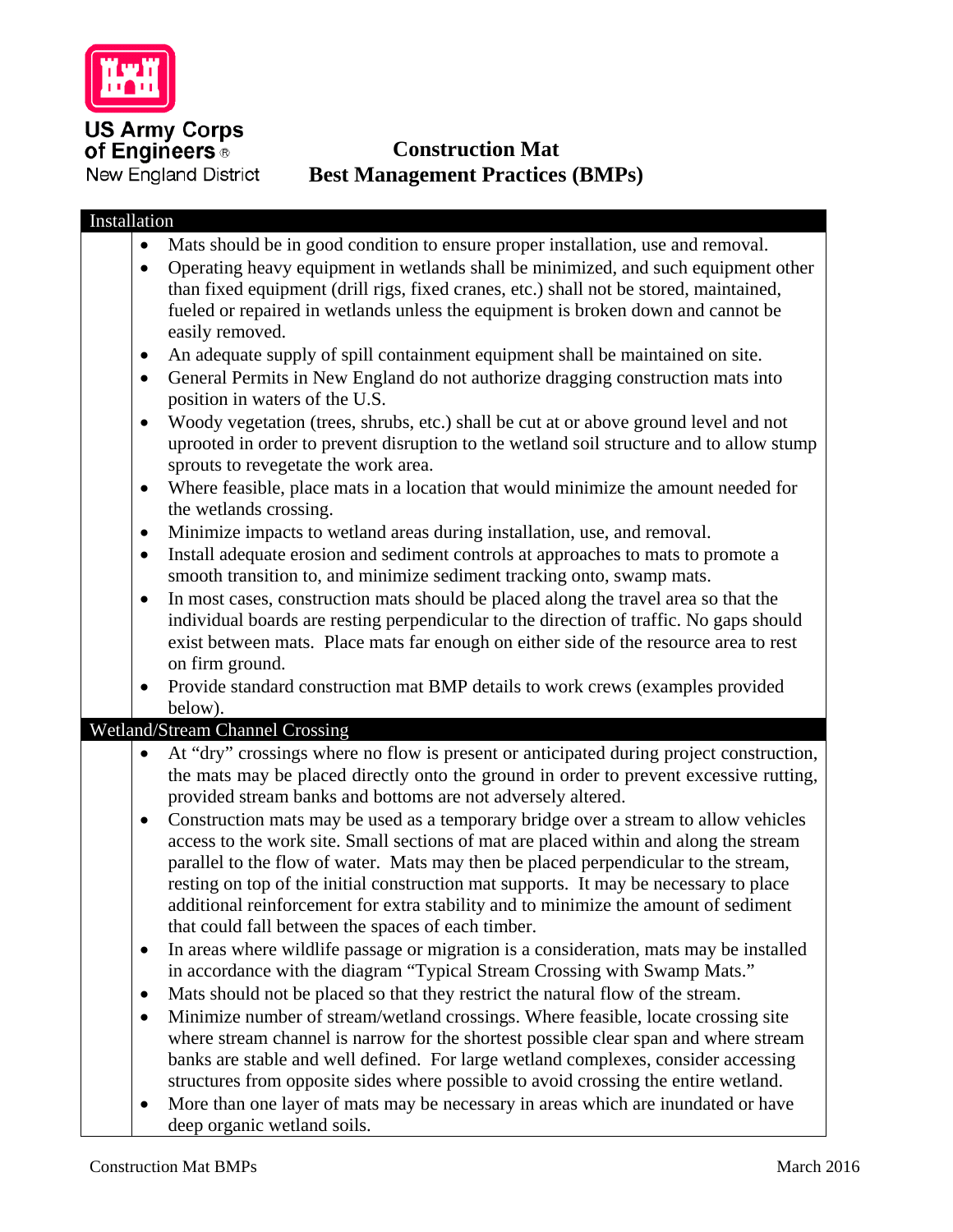| Matted wetland crossings should be monitored to assure correct functioning of the<br>mats. Inspect mats after use. Look for any defects or structural problems. Mats<br>which become covered with soils or construction debris should be cleaned and the<br>materials removed and disposed of in an upland location. The material should not be<br>scraped and shoveled into the resource area. Mats which become imbedded must be<br>reset or layered to prevent mud from covering them or water passing over them.                                                                                                                                                                                                                                                                                                                                 |
|------------------------------------------------------------------------------------------------------------------------------------------------------------------------------------------------------------------------------------------------------------------------------------------------------------------------------------------------------------------------------------------------------------------------------------------------------------------------------------------------------------------------------------------------------------------------------------------------------------------------------------------------------------------------------------------------------------------------------------------------------------------------------------------------------------------------------------------------------|
|                                                                                                                                                                                                                                                                                                                                                                                                                                                                                                                                                                                                                                                                                                                                                                                                                                                      |
| Matting should be removed by "backing" out of the site, removing mats one at a time.<br>Any rutting or significant indentations identified during mat removal should be<br>regraded immediately, taking care not to compact soils.<br>Mats should be cleaned before transport to another wetland location to remove soil<br>and any invasive plant species seed stock or plant material.<br>Mats shall be cleaned of soil and any invasive plant species seed stock or plant<br>material from before installation.<br>Cleaning methods may include but are not limited to shaking or dropping mats in a<br>controlled manner with a piece of machinery to knock off attached soil and debris,<br>spraying with water or air, and sweeping.<br>Crossings should be inspected following mat removal to determine the level of<br>restoration required. |
| Restoration                                                                                                                                                                                                                                                                                                                                                                                                                                                                                                                                                                                                                                                                                                                                                                                                                                          |
| Special precautions should be taken to promptly stabilize areas of disturbed soil<br>located near wetlands and streams. Matted areas within wetlands shall be restored to<br>their original condition and elevation. This may involve natural revegetation from<br>existing root and seed stock of native plant species. Conditions may warrant planting<br>and the broadcast of a wetland seed mix over the matted area to supplement the<br>existing seed and rootstock. Seed mixes and vegetation shall contain only plant<br>species native to New England. The use of mulch in wetlands shall consist of weed-<br>free mulch to mitigate the risk of the spread of invasive plant species.                                                                                                                                                      |
|                                                                                                                                                                                                                                                                                                                                                                                                                                                                                                                                                                                                                                                                                                                                                                                                                                                      |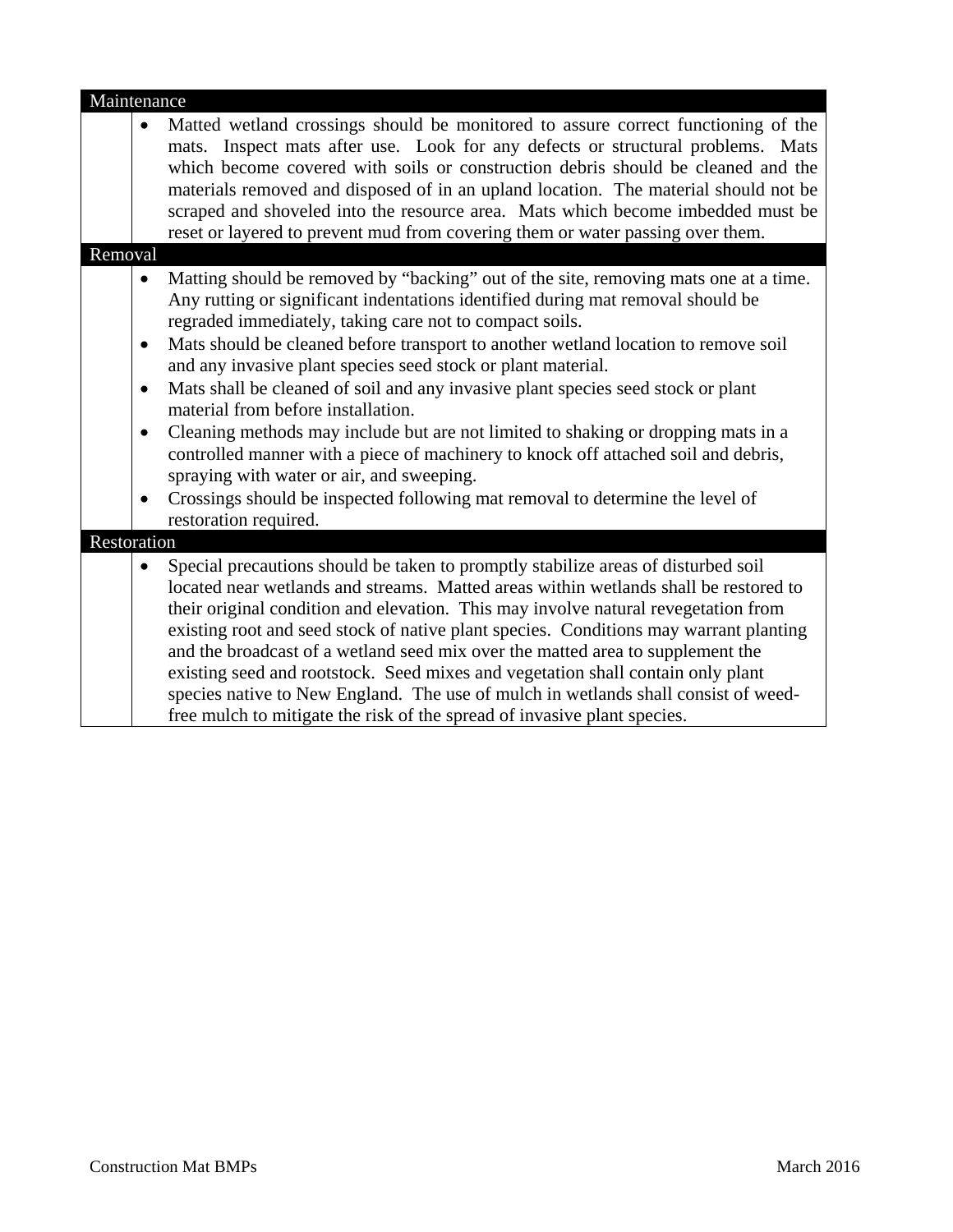#### **Example Mat Diagrams -**

Best Management Practices Manual for Utility Maintenance<br>In and Adjacent to Wetlands and Waterbodies in New Hampshire Interim January 2010.



NOTE:<br>1. TO BE INSTALLED IF NECESSARY TO PREVENT RUTTING, TO ACCESS STRUCTURES.<br>2. THIS DETAL SHOWR TYPICAL DIMENSIONS. SOME CONTRACTORS SWAMP MATS ARE DIMENSIONALLY DIFFERENT<br>3. DEPENDENT ON SITE CONDITIONS, MULTIPLE LAYE

Best Management Practices Manual for Utility Maintenance<br>In and Adjacent to Wetlands and Waterbodies in New Hampshire Interim January 2010.